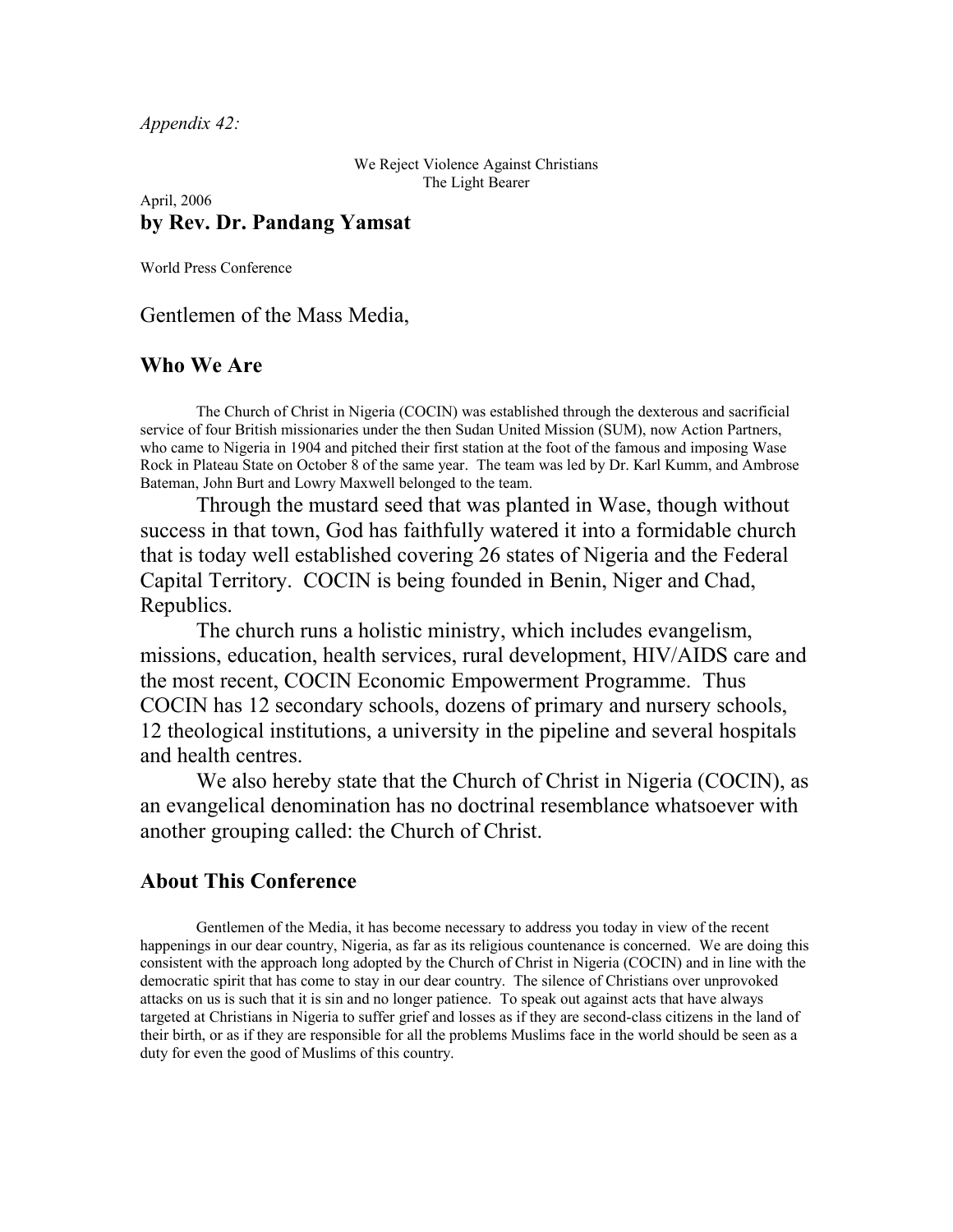We therefore wish to state unequivocally that COCIN is not holding this press conference on behalf of other churches in Nigeria, but on her own right because we are fully convinced it is God's will for us to do so.

#### Just A Brief Review

A careful look at the history of religiously-induced riots in Nigeria shows that from 1956 till date, we have had about 44 so far. In all of these, Christians have been at the receiving end. There is also no doubt that from the re-introduction of democratic governance in 1999, religiously-inspired violence has markedly intensified, the most obvious and longest running being the destruction of lives and property that followed the introduction of sharia law in Zamfara in October, 1999. In just seven years of democratic rule, there have been at least nineteen (19) religiously-induced violence against Christians in the northern states of Nigeria!

The analysis too shows that reasons for unprovoked attacks on people who are non-Muslims range from intolerance over a Palm Sunday procession, display of the Christian Cross, students' union government elections to Miss World and now a cartoon.

In all these, there has been unparalleled loss of lives and property, not to talk of the settled uneasy calm and deep suspicion among practitioners of the two main religions, Islam and Christianity.

### The Maiduguri, Potiskum, Bauchi and Kontagora Mayhem

Gentlemen of the Mass Media, the worst form of violence on Christians in Nigeria occurred in Maiduguri, the Borno State capital on Saturday, February 18, 2006. In one fell swoop, two families had twelve of their children and a mother burnt alive when their houses were set ablaze with them right inside. Indeed, in the case of the seven children of Mr. Joseph Tukwa in Bolori, the attackers stood at the door with machetes and other dangerous weapons ready to send the children back into the inferno anytime they attempted to come out.

A Catholic priest who did not believe that violence was his lot was quickly relieved of his life and his body set ablaze.

From our statistics, over 50 Christians were killed; dozens wounded and over 30 churches, residences of ministers and other church property burnt completely, with some also looted.

In all, at least 14 denominations were affected. COCIN, our own denomination, lost six church buildings, five houses of pastors, a generator and vehicles. Many houses of Christians were looted and burnt. Their businesses were thoroughly looted and what could not be taken away was set on fire. Once again, Christians found themselves displaced by a conflict they had neither participated nor instigated in the first place.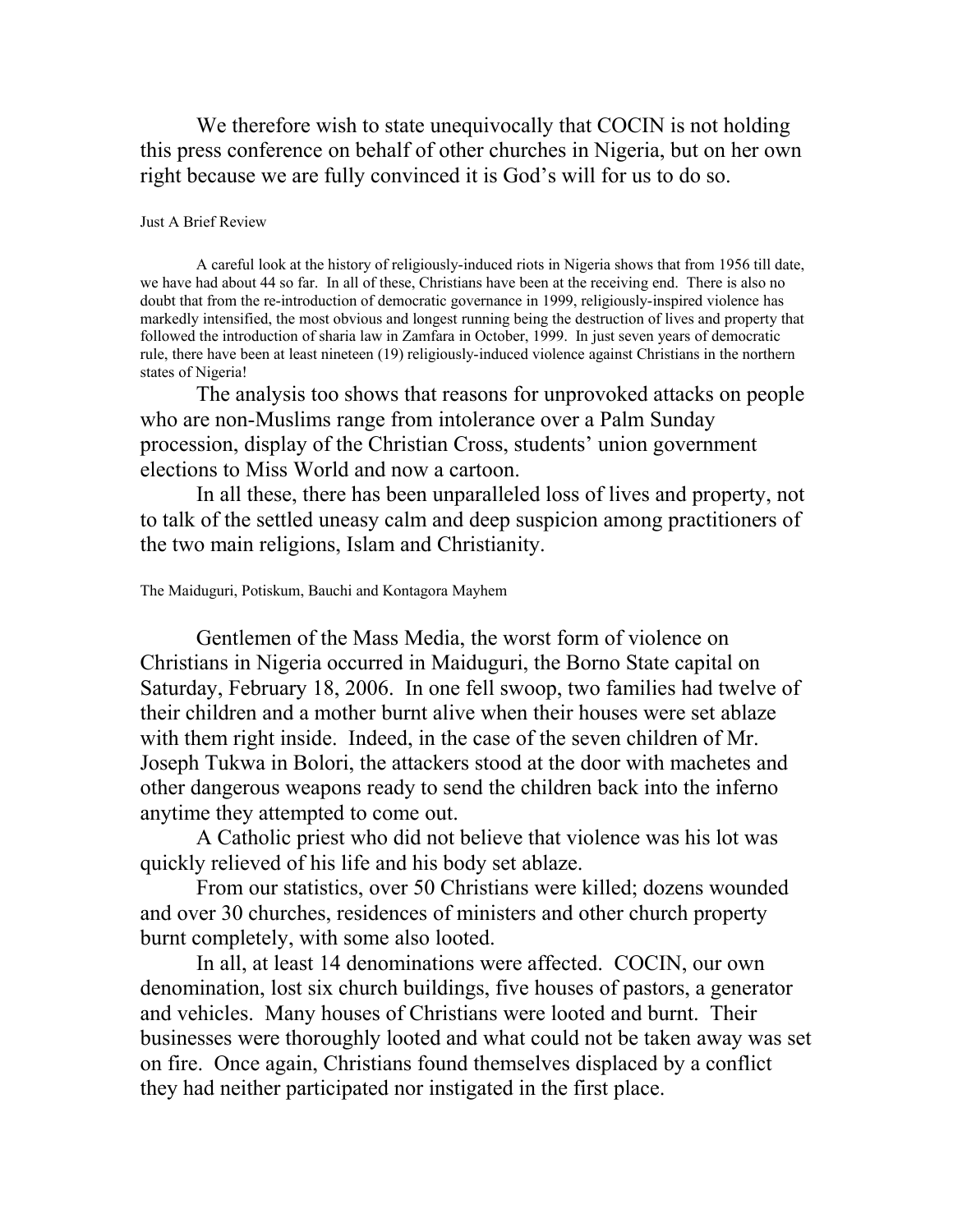#### What Was The Problem In Maiduguri?

Those who were eyewitnesses reported that there was a demonstration by Muslims who were protesting the infamous caricature of the Prophet Mohammed in far away Denmark by a newspaper.

We make bold to ask: what has Denmark got to do with Nigeria's Christians? What has a cartoon in a secular newspaper in common with the practice of Christianity in Nigeria? What was the sin of Christians in Maiduguri that they had to go through that unprovoked bloodletting? To make it worse, the Christian Association of Nigeria (CAN) in Borno had condemned the cartoon in support of Muslims, yet they suffered destruction by the same Muslims! Are we to believe that support for Muslims' cause cannot even save Christians from their attack? Are we truly to believe the Hausa slogan which says, *Sabuwa da kaza ba ya hana yanka?* Are we to say that the good effort of the Plateau, Kaduna and Bauchi States governors who set up Inter-religious Councils will yield no meaningful results?

#### **Bauchi**

In almost quick succession, Bauchi answered, where about 20 people were killed, dozens wounded and churches, businesses and houses of Christians looted and burnt. In some cases, the property of Christians was thrown into wells, while they themselves had to take refuge in police and military barracks.

# **Potiskum**

Potiskum in Yobe State also joined in the orgy by destroying nine churches and shops of Christians as well as killing and wounding many believers.

### **Kontagora**

Kontagora in Niger State also showed intolerance towards Christians with the burning of 15 churches, one belonging to COCIN, and killing a Christian.

We have observed that in all these unprovoked attacks, there have been deliberate attempts to not only wipe off anything that has to do with Christians and their faith, but also that whoever survives will be economically deprived through the destruction of their business. So, for the Christians, it will be: No church; no worship, no home and no business.

#### Response By The State

The Maiduguri and Bauchi crises once again underline the age-long feebleness with which tragedies of this nature are sometimes handled. For example, victims of the Maiduguri mayhem have disclosed that for the four hours that the mobs held sway, there was not a single policeman in sight. We find this unacceptable and inexcusable.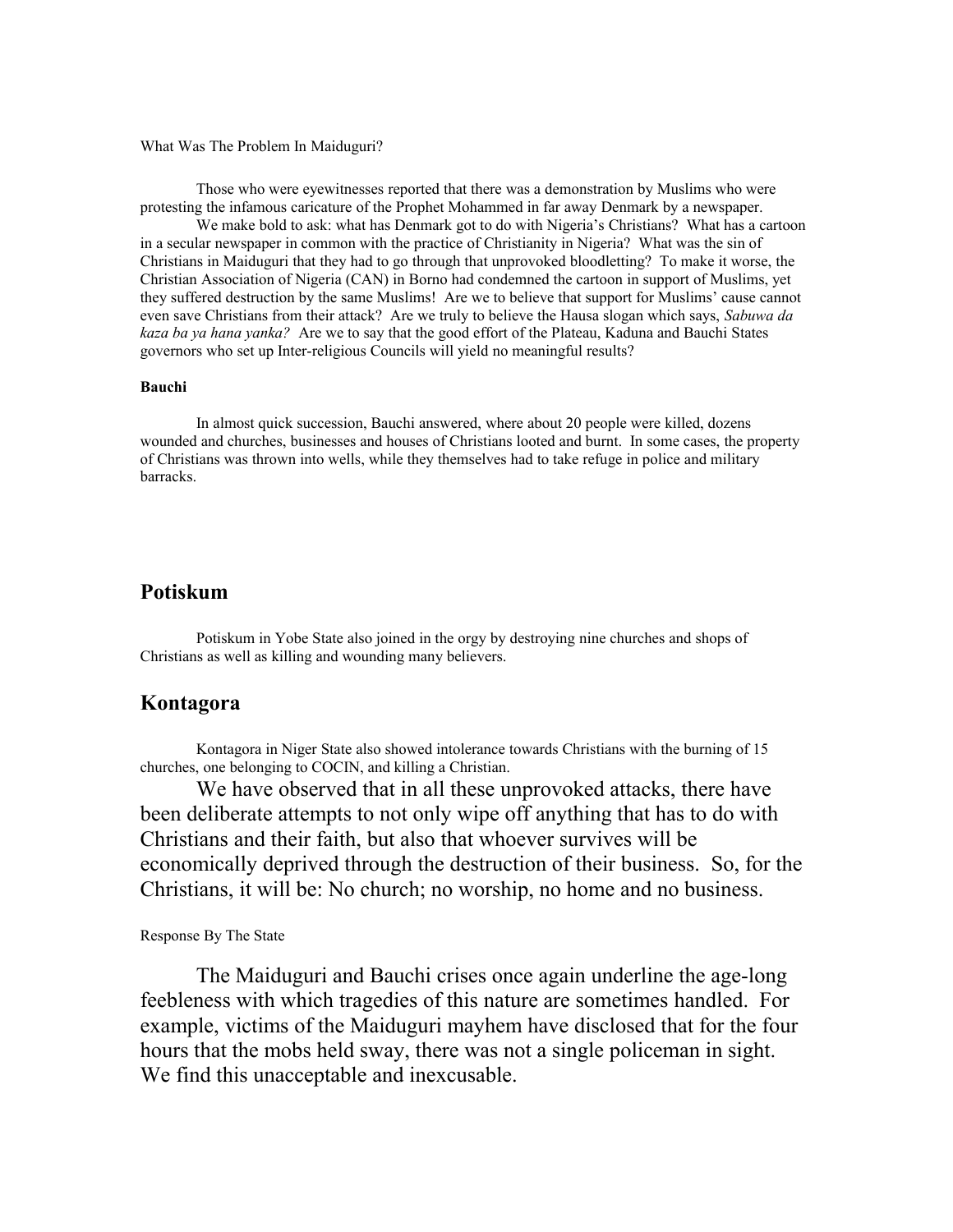Other well-known government responses are: the setting up of investigating committees; promises to rehabilitate victims and the payment of compensations to the victims.

But we ask: how much can the states compensate for lives lost, wounds sustained, businesses dislocated and peace shattered? How much can the states compensate for the injustice done against a people who are traumatized over issues they know nothing about? How much can be given to Mr. And Mrs. Joseph Tukwa and the family in Gwange who lost their 12 children in the fires ignited in their homes by these mobs?

Besides the fact that compensations can never restore lives taken or build absolute trust, promises to pay compensations have always largely been unfulfilled. Most often too, reports of such committees are never implemented and the ground is once again laid for the next tragedy.

The fact that nothing is usually done with these reports shows that these attacks are but calculated attempts to reduce the population of Christians in this country by Muslims even by those of them who are governors. This is clear by the declaration of Sharia Law in states governed by Muslims.

We are looking up to the chief securities and accounting officers of the Sharia states in the North to give Christians equal rights as Muslims have in such states. The fact that these governments and previous ones have not, for example, permitted the teaching of Christian Religious Knowledge and programmes in their schools, television and radio stations says a lot about the position of their governments on Christianity and Christians.

It is this cold attitude towards Christians and their activities that has often developed into these terrible, sad and barbaric killing of Christians in such states, for no wrong committed against them by Christians.

The crucial question is, how has the latest violence helped to resolve the problem of the "Denmark Cartoon" as perceived by Muslims?

### Our Conviction On The Way Forward

Gentlemen of the Mass Media, what has happened has already happened, unfortunate as it was. However, we in COCIN owe this nation the duty to further prick the conscience of Nigeria and call for collective action to make this country safer for all peoples and all religions.

COCIN is therefore placing the following before the federal, state and local authorities, as well as religious and community leaders and people of goodwill: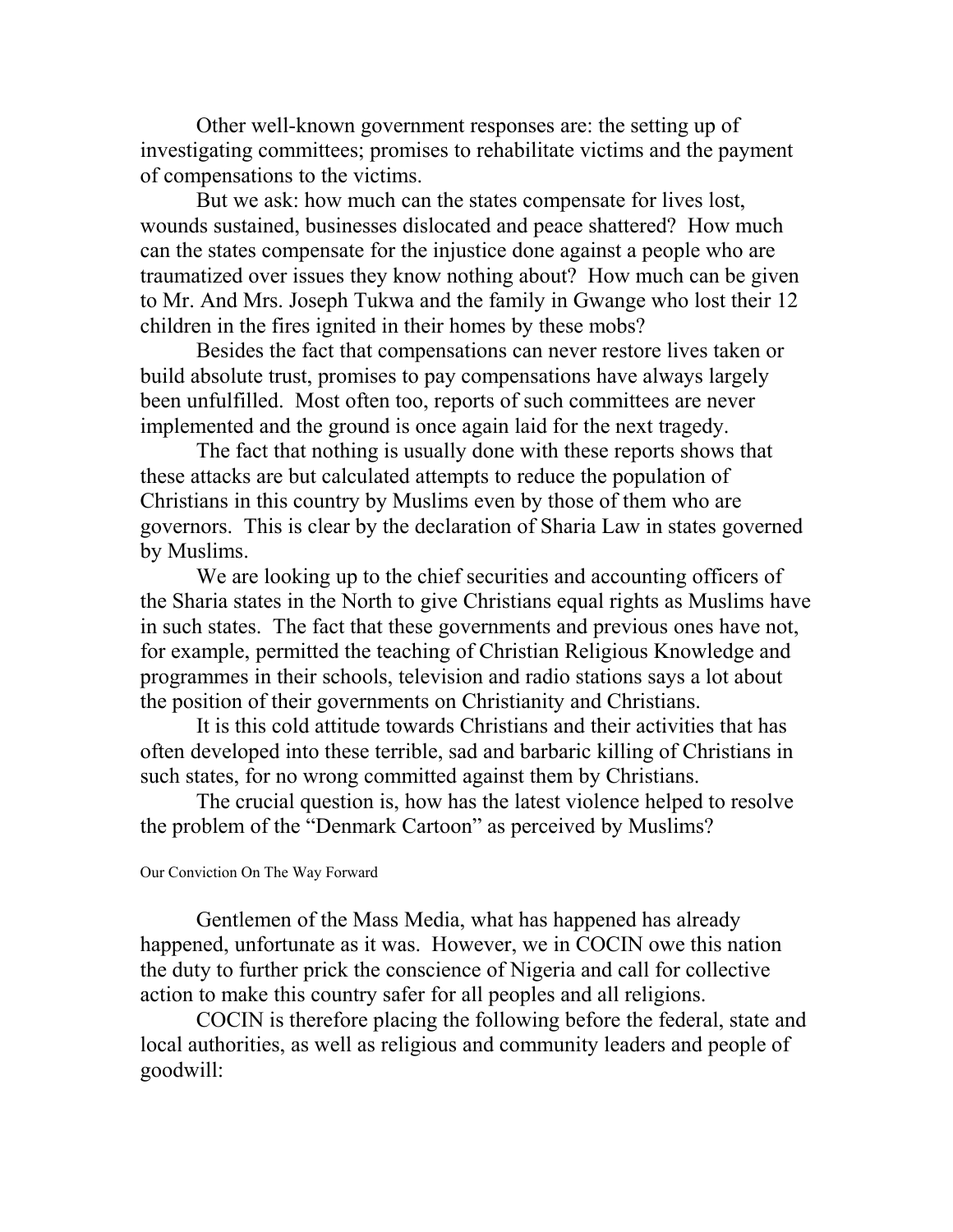1. The Federal Government should set up a Judicial Commission of Inquiry into the crises in Maiduguri, Bauchi, Kontagora, Potiskum, Katsina, Enugu and Onitsha;

2. The Federal Government should set up a special committee to look at the security lapses, as recorded in Borno, for example.

3. The governments concerned should urgently compensate those who lost their houses and business so as to reduce unemployment and frustration, while places of worship should be rebuilt with state funds;

4. Faithful prosecution of those arrested as well as those found to be involved in the crises by governments of the states concerned;

5. We reject the well-rehearsed cliché that such violence against Christians is perpetrated by "miscreants and hoodlums," or "political opponents." This is escapist, deceptive and always a way not to take concrete action against perpetrators who in all cases are known. Governments where Christians are attacked must always be bold and sincere enough to call a spade a spade and act with the fear of God in their hearts.

6. COCIN also rejects the assertion concocted and promoted by some religious and political leaders and as reported by the media that the attacks against Christians were purely political or mere reactions at a cartoon of the prophet. For if it were political, these violent reactions would have been directed against government establishments, politicians, party offices, the embassy and interests of Denmark as well as people generally. But this was not the case, as Christians and their interests were exclusively the targets of these attacks as in similar reactions in the past.

7. Islamic leaders should carry out a radical and effective reorientation of their members and even some of their teachers, to let them know and imbibe the age-long traditional and modern ways of responding to crises affecting their faith rather than using violence. And they should not only condemn the act of violence by their adherents but come out to show publicly that they are against it by coming out to stop the perpetrators of violence from among their followers;

8. All religious leaders should not allow politicians to play politics with religion, and political leaders should always prosecute the religious body that initiates or sponsors any attack rather than see all religions as guilty;

9. State governors whose population have low levels of tolerance towards Christians should always provide adequate security for the Christians feeling threatened;

10. Freedom of religion should be adequately promoted and safeguarded by all Sharia states by the Federal Government through ensuring the